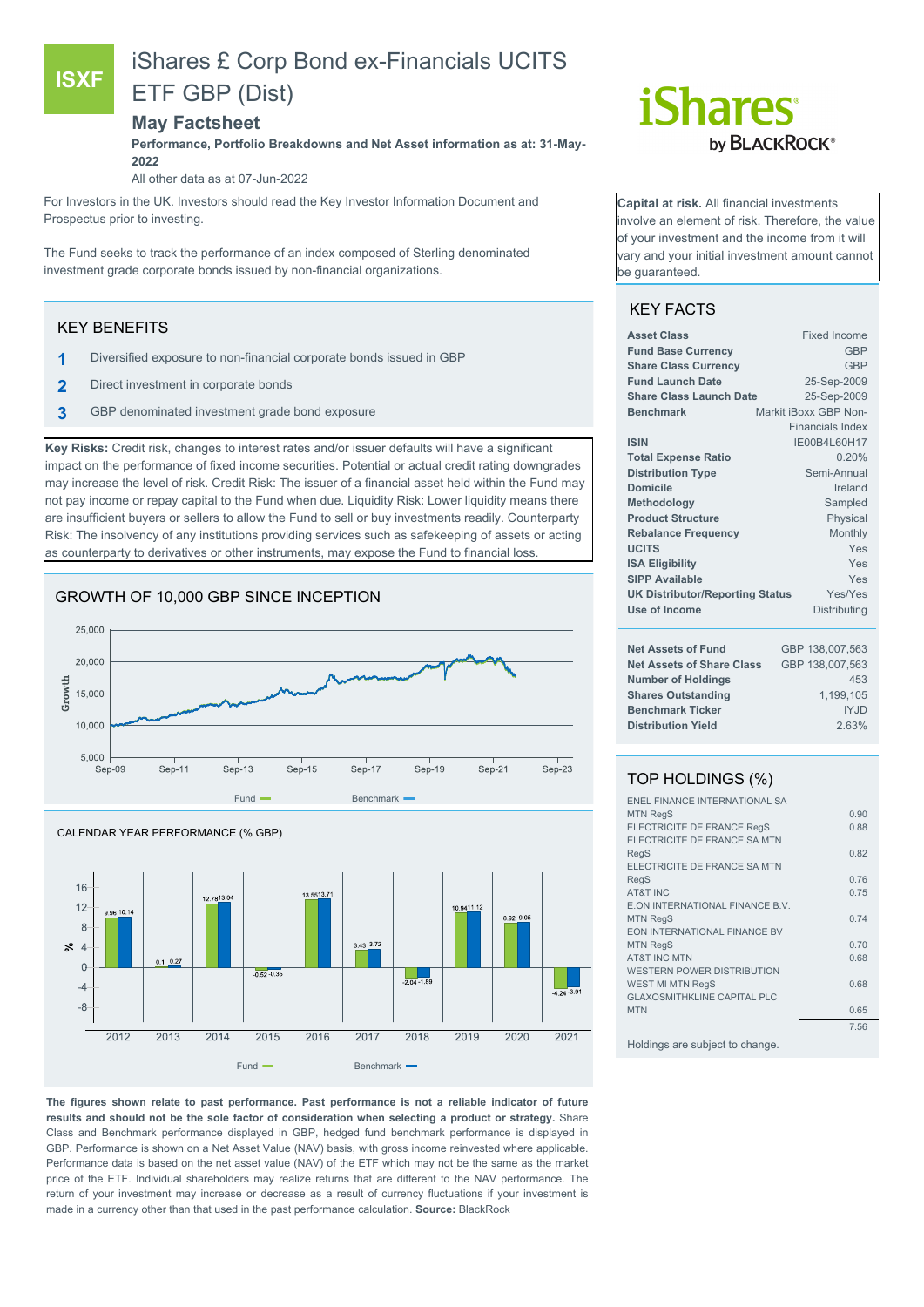#### PORTFOLIO CHARACTERISTICS **Weighted Average Maturity** 11.70 yrs **Weighted Average Coupon** 3.88% **Weighted Average Yield To Maturity Effective Duration** 8.04 yrs

#### DEALING INFORMATION

| <b>Exchange</b>         | London Stock Exchange | London Stock Exchange |
|-------------------------|-----------------------|-----------------------|
| <b>Ticker</b>           | <b>ISXF</b>           | <b>SSXF</b>           |
| <b>Bloomberg Ticker</b> | <b>ISXF LN</b>        | <b>SSXF LN</b>        |
| <b>RIC</b>              | <b>ISXF.L</b>         | SSFX.L                |
| <b>SEDOL</b>            | <b>B4L60H1</b>        | B4L6350               |
| <b>Trading Currency</b> | GBP                   | <b>EUR</b>            |

#### **GLOSSARY**

**Total Expense Ratio (TER):** A measure of the total costs associated with managing and operating a fund. The TER consists primarily of the management fee plus other expenses such as trustee, custody, or operating expenses. It is expressed as a percentage of the fund's total net asset value. **Distribution yield:** The distribution yield represents the ratio of distributed

income over the last 12 months to the fund's current Net Asset Value.

**Effective Duration:** is a measure of the potential impact on a bond or portfolio price of a 1% change in interest rates across all maturities. It takes into account the possible changes in expected bond cash flows for bonds with embedded optionality (for example the bond issuer's right to redeem bonds at a predetermined price on certain dates) due to the 1% change in rates.

**Product Structure:** Indicates whether the fund buys the actual underlying securities in the index (i.e. Physical) or whether the fund gains exposure to those securities by buying derivatives, such as swaps (known as 'Synthetic'). Swaps are a form of contract that promises to provide the return of the security to the fund, but the fund does not hold the actual security. This can introduce a risk that the counterparty defaults on the "promise" or contract.

GEOGRAPHIC BREAKDOWN (%)



Geographic exposure relates principally to the domicile of the issuers of the securities held in the product, added together and then expressed as a percentage of the product's total holdings. However, in some instances it can reflect the location where the issuer of the securities carries out much of their business.

**Weighted Average Maturity (WAM):** A bond's maturity is the length of time until the principal amount of the bond is to be repaid. WAM of the ETF is calculated as the average of the underlying bonds' maturities, adjusted to take account of their relative weight (size) within the fund.

**Weighted Average Coupon (WAC):** The coupon is the annual interest rate paid by a bond issuer on the face value of the bond. WAC of the ETF is calculated as the average of the underlying bonds' coupon rates, adjusted to take account of their relative weight (size) within the fund.

**Methodology:** Indicates whether the product is holding all index securities in the same weight as the index (replicating) or whether an optimised subset of index securities is used (optimised/sampled) in order to efficiently track index performance.

**Weighted Average Yield to Maturity:** The rate of return anticipated on a bond, if it is held until maturity. Yield to Maturity of the ETF is calculated as the average of the underlying bonds' yields, adjusted to take account of their relative weight (size) within the fund.

**Want to learn more?**  $\left\{ \color{red} \right\}$  +44 845 357 7000  $\left\{ \color{red} \right\}$  info@ishares.co.uk  $\left\{ \color{red} \bigoplus \rule{0pt}{0pt} \frac{www.ishares.co.uk}{s} \end{array}$  $\left\{ \color{red} \bigoplus \rule{0pt}{0pt} \frac{www.ishares.co.uk}{s} \end{array}$  $\left\{ \color{red} \bigoplus \rule{0pt}{0pt} \frac{www.ishares.co.uk}{s} \end{array}$ 



#### **IMPORTANT INFORMATION:**

Issued by BlackRock Advisors (UK) Limited, which is authorised and regulated by the Financial Conduct Authority. Registered office: 12 Throgmorton Avenue, London, EC2N 2DL, Tel: +44 (0)20 7743 3000. Registered in England and Wales No. 00796793. For your protection, calls are usually recorded. Please refer to the Financial Conduct Authority website for a list of authorised activities conducted by BlackRock. BlackRock is a trading name of BlackRock Advisors (UK) Limited. iShares plc, iShares II plc, iShares III plc, iShares IV plc, iShares V plc, iShares VI plc and iShares VII plc (together 'the Companies') are open-ended investment companies with variable capital having segregated liability between their funds organised under the laws of Ireland and authorised by the Central Bank of Ireland. Further information about the Fund and the Share Class, such as details of the key underlying investments of the Share Class and share prices, is available on the iShares website at www.ishares.com or by calling +44 (0) 845 357 7000 or from your broker or financial adviser. The indicative intra-day net asset value of the Share Class is available at http://deutsche-boerse.com and/or http:// www.reuters.com. A UCITS ETF's units / shares that have been acquired on the secondary market cannot usually be sold directly back to the UCITS ETF itself. Investors who are not Authorised Participants must buy and sell shares on a secondary market with the assistance of an intermediary (e.g. a stockbroker) and may incur fees and additional taxes in doing so. In addition, as the market price at which the Shares are traded on the secondary market may differ from the Net Asset Value per Share, investors may pay more than the then current Net Asset Value per Share when buying shares and may receive less than the current Net Asset Value per Share when selling them. Any decision to invest must be based solely on the information contained in the Company's Prospectus, Key Investor Information Document and the latest half-yearly report and unaudited accounts and/or annual report and audited accounts. Investors should read the fund specific risks in the Key Investor Information Document and the Company's Prospectus.

BlackRock has not considered the suitability of this investment against your individual needs and risk tolerance. The data displayed provides summary information, investment should be made on the basis of the relevant Prospectus which is available from your Broker, Financial Adviser or BlackRock Advisors (UK) Limited. We recommend you seek independent professional advice prior to investing.

This document is marketing material. This document is directed at 'Professional Clients' only within the meaning of the rules of the Financial Conduct Authority. This document is intended for information purposes only and does not constitute investment advice or an offer to sell or a solicitation of an offer to buy the products described within and no steps may be taken which would constitute or result in a public offering in the UK. This document is strictly confidential and may not be distributed without authorisation from BlackRock Advisors (UK) Limited. Any decision to invest must be based solely on the information contained in the Prospectus, Base Prospectus, Key Investor Information Document, Key Information Document and the latest half-yearly report and unaudited accounts and/or annual report and audited accounts which are available at www.ishares.com in English. Investors should read the specific risks in the Key Investor Information Document, the Key Information Document the Prospectus and the Base Prospectus. BlackRock may terminate marketing at any time.

This document is not, and under no circumstances is to be construed as an advertisement or any other step in furtherance of a public offering of shares in the United States or Canada. This document is not aimed at persons who are resident in the United States, Canada or any province or territory thereof, where the companies/securities are not authorised or registered for distribution and where no prospectus has been filed with any securities commission or regulatory authority. The companies/securities may not be acquired or owned by, or acquired with the assets of, an ERISA Plan.

Investment in the products mentioned in this document may not be suitable for all investors. The price of the investments may go up or down and the investor may not get back the amount invested. Your income is not fixed and may fluctuate. The value of investments involving exposure to foreign currencies can be affected by exchange rate movements. We remind you that the levels and bases of, and reliefs from, taxation can change.

In respect of the products mentioned this document is intended for information purposes only and does not constitute investment advice or an offer to sell or a solicitation of an offer to buy the securities described within. This document may not be distributed without authorisation from the manager.

The Markit iBoxx GBP Non-Financials Index referenced herein is the property of Markit Indices Limited and is used under license. The iShares £ Corp Bond ex-Financials UCITS ETF is not sponsored, endorsed, or promoted by Markit Indices Limited.

© 2022 BlackRock, Inc. All Rights reserved. BLACKROCK, BLACKROCK SOLUTIONS, iSHARES, BUILD ON BLACKROCK, SO WHAT DO I DO WITH MY MONEY are registered and unregistered trademarks of BlackRock, Inc. or its subsidiaries in the United States and elsewhere. All other trademarks are those of their respective owners. ©<br>ELACKROCK®